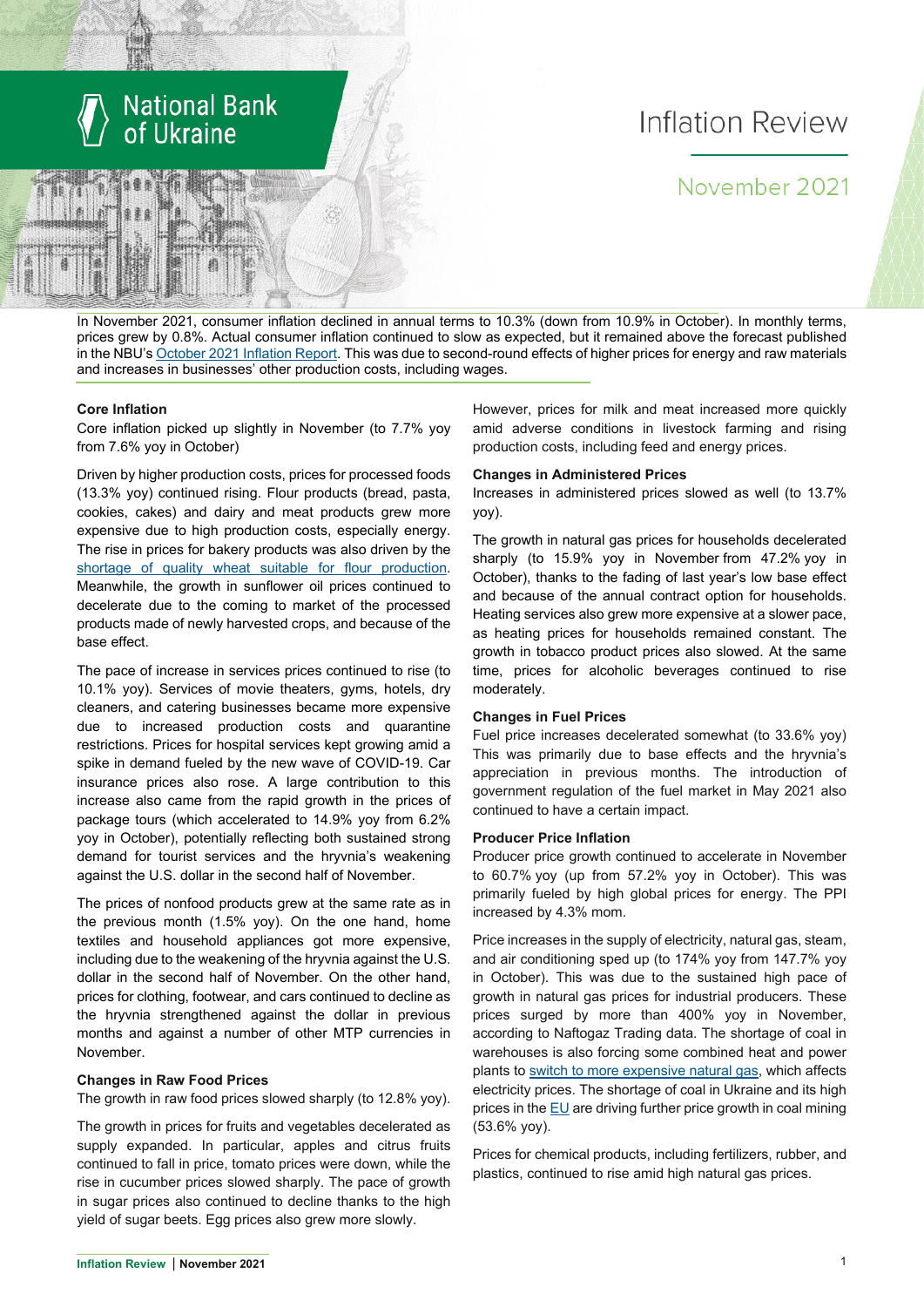Higher energy costs and sustained high prices for coking coal and oil drove up prices in the manufacture of coke and refined petroleum products.

A [deficit of and high prices for quality wood in Ukraine](https://www.epravda.com.ua/rus/columns/2021/11/15/679753/) resulted in higher prices for wood products, paper, and printing products.

Prices increased in the machinery industry, the manufacture of electrical equipment, machinery, and equipment not included in other categories, and in the production of motor

vehicles. This is primarily attributable to [higher global prices](https://metallurgprom.org/main/10510-veduschie-avtoproizvoditeli-zajavili-o-povyshenii-cen-na-avtomobili-iz-za-rosta-cen-na-stal.html)  [for raw m](https://metallurgprom.org/main/10510-veduschie-avtoproizvoditeli-zajavili-o-povyshenii-cen-na-avtomobili-iz-za-rosta-cen-na-stal.html)aterials and a deficit of semiconductors.

Price growth in the manufacture of metallurgical products decelerated further due to the plunge in prices for steel and iron ore in previous periods.

Restrained by the further slowdown in the growth in sunflower oil prices (as sunflower oil from the new harvest arrived in the market and global oilseeds prices stabilized somewhat) and sugar prices (thanks to a good sugar beet harvest), prices in the food industry grew less quickly.

**In November 2021, consumer inflation declined in annual terms to 10.3%, primarily as a result of the effects of ample harvests and the hryvnia's appreciation in previous periods. However, the core inflation index rose amid higher prices for processed foods and services. Second-round effects from high prices for energy and raw materials generated inflationary pressures**





**Price increases for services accelerated due to stronger pressure from production costs, a weakening of the hryvnia in late November, and the strengthening of demand for some services** Figure 3. Prices for selected services, % yoy Figure 4. Prices for selected raw foods, % yoy



Source: SSSU. Source: SSSU, NBU calculations.

**The growth in prices for raw foods decelerated sharply after the supply of vegetables and fruits expanded.**

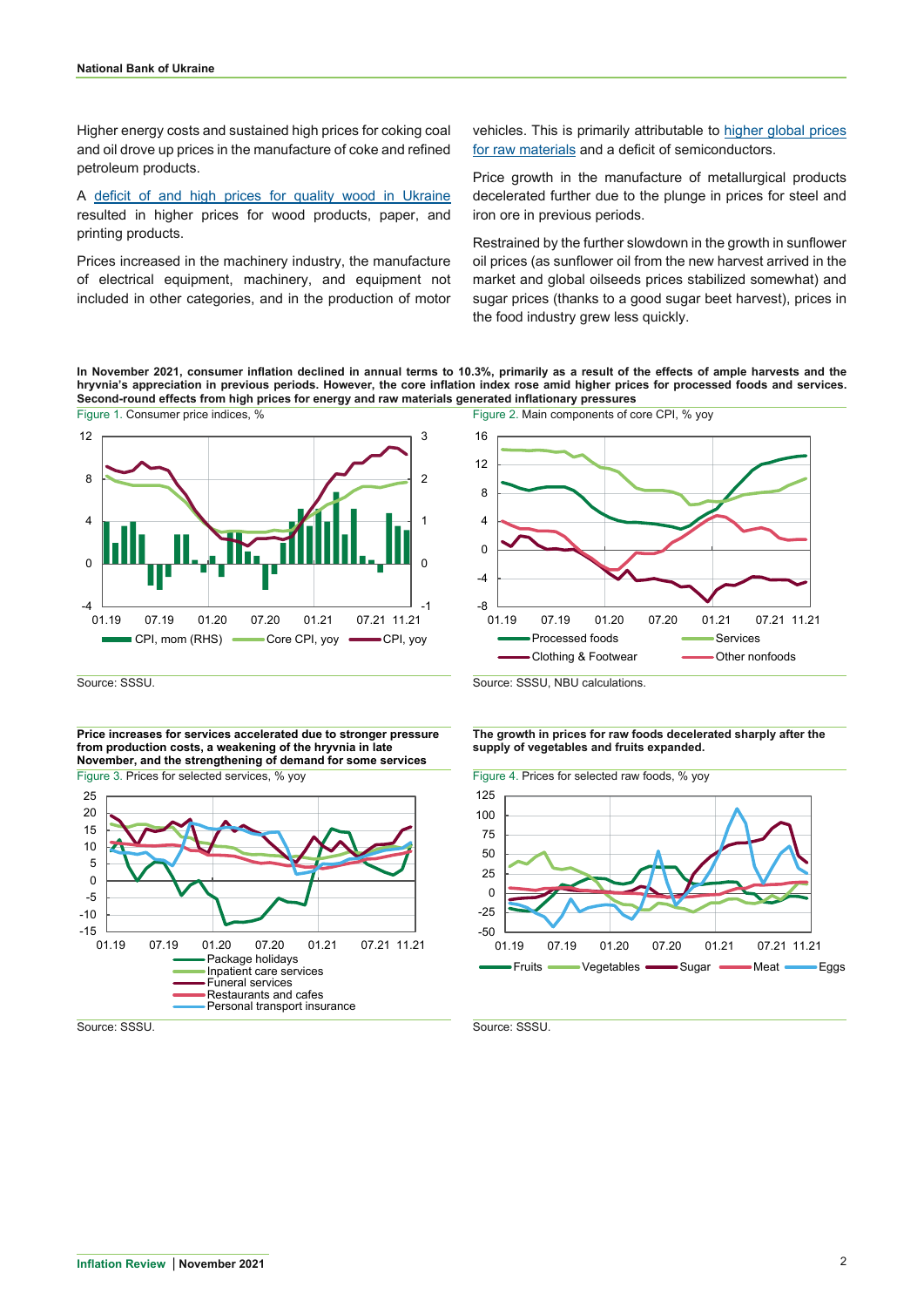**The growth in administered prices continued to slow, mainly due to heating prices remaining unchanged and the rise in natural gas prices decelerating because of the annual contract option with fixed prices for households**



**Fuel price growth decelerated due to the strengthening of the hryvnia in previous periods and base effects**



Source: SSSU. Source: SSSU, Refinitiv Datastream, NBU estimates.

**Producer prices continued to rise in November, driven by price increases in the supply of energy and in sectors with a large share of natural gas costs (the chemicals, rubber, and plastics industries). However, with prices for sugar and sunflower oil having declined further and those for iron ore and steel having plunged in previous periods, PPI growth was restrained** Figure 7. Producer Price Index, % Figure 8. Prices in some industrial sectors, % yoy





Source: SSSU. Source: SSSU.